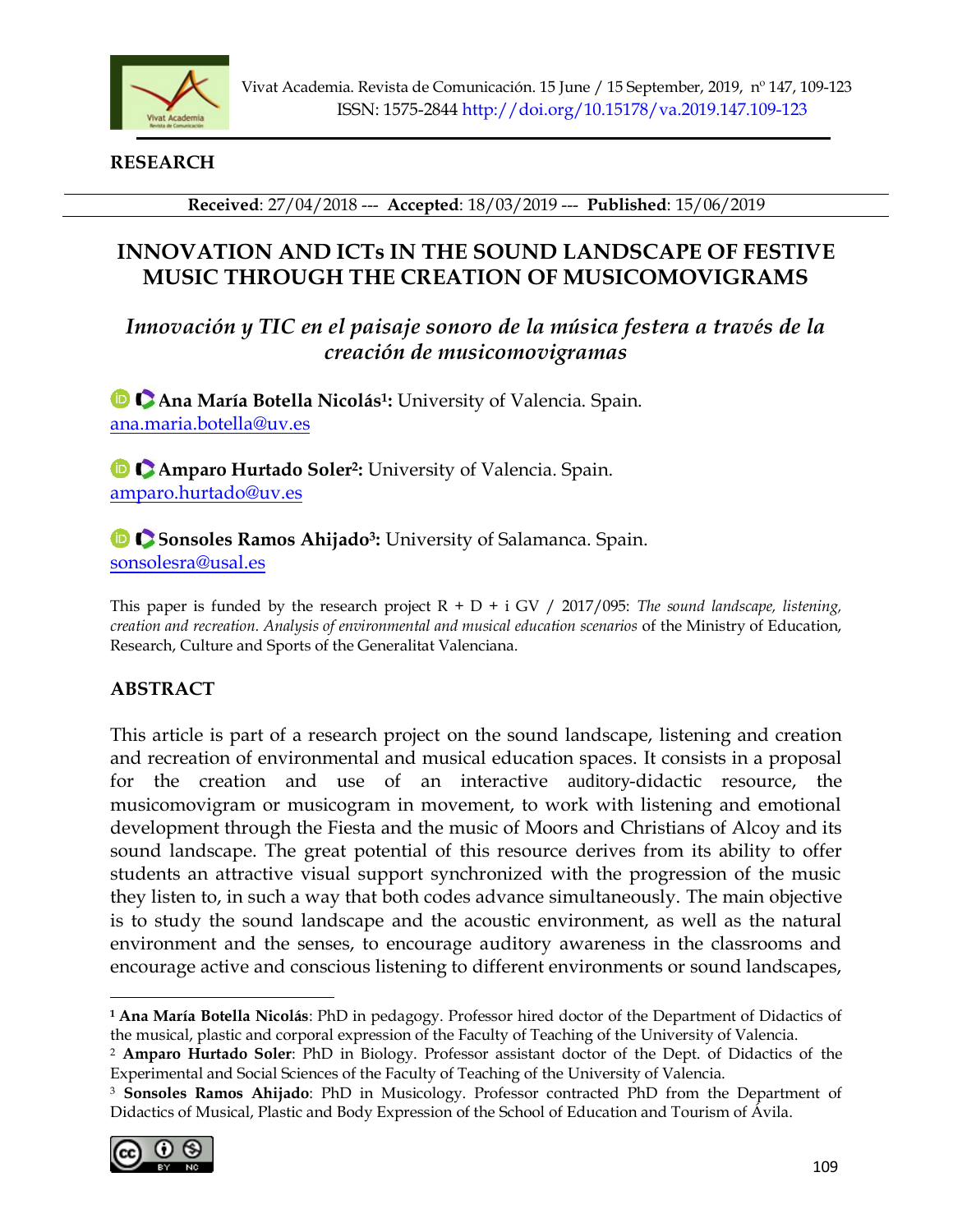favorable or harmful. The results show that this type of applications makes it possible to develop the perception of the environment within the classroom with quasi - real approaches, increasing the connection between the natural perception of the medium and the artistic expression. The use of ICTs as transversal tools makes it possible to deepen the composition of the visual and sound landscape by relating the environmental sounds with the instruments and selecting musical styles based on the landscape.

**KEY WORDS:** innovation - ICTs - sound landscape - festival music musicomovigramas - listening - environmental education.

## **RESUMEN**

Este artículo es parte de un proyecto de investigación sobre el paisaje sonoro, la escucha y la creación y recreación de espacios de educación ambiental y musical. Consiste en una propuesta de creación y utilización de un recurso auditivo-didáctico e interactivo, el musicomovigrama o musicograma en movimiento, para trabajar la escucha y el desarrollo emocional mediante la Fiesta y la música de Moros y Cristianos de Alcoy y su paisaje sonoro. La gran potencialidad de este recurso deriva de su capacidad para ofrecer al alumnado un soporte visual atractivo sincronizado con la progresión de la música que escucha, de tal manera que ambos códigos avancen simultáneamente. El objetivo principal es estudiar el paisaje sonoro y el entorno acústico, así como el medio natural y los sentidos, para incentivar la sensibilización auditiva en las aulas y fomentar la escucha activa y consciente de los diferentes entornos o paisajes sonoros, favorables o perjudiciales. Los resultados demuestran que este tipo de aplicaciones permite desarrollar la percepción del entorno dentro del aula con aproximaciones quasi-reales incrementando la conexión entre la percepción natural del medio y la expresión artística. La utilización de las TIC como herramientas transversales permite profundizar en la composición del paisaje visual y sonoro relacionando los sonidos ambientales con los instrumentos y seleccionando estilos musicales con base en el paisaje.

**PALABRAS CLAVE:** innovación - TIC - paisaje sonoro - música festera musicomovigramas - escucha - educación ambiental.

# **INNOVAÇÃO E TIC NO ÂMBITO SONORO DA MÚSICA FESTEIRA ATRAVÉS DA CRIAÇÃO MUSICOMOVIGRAMAS**

#### **RESUME**

Este artigo é parte de um projeto de investigação sobre o âmbito sonoro, a escuta e a criação e recreação de espaços de educação ambiental e musical. Consiste em uma proposta de criação e utilização de um recurso auditivo – didático e interativo, o musicomovigrama ou musicograma em movimento, para trabalhar a escuta e o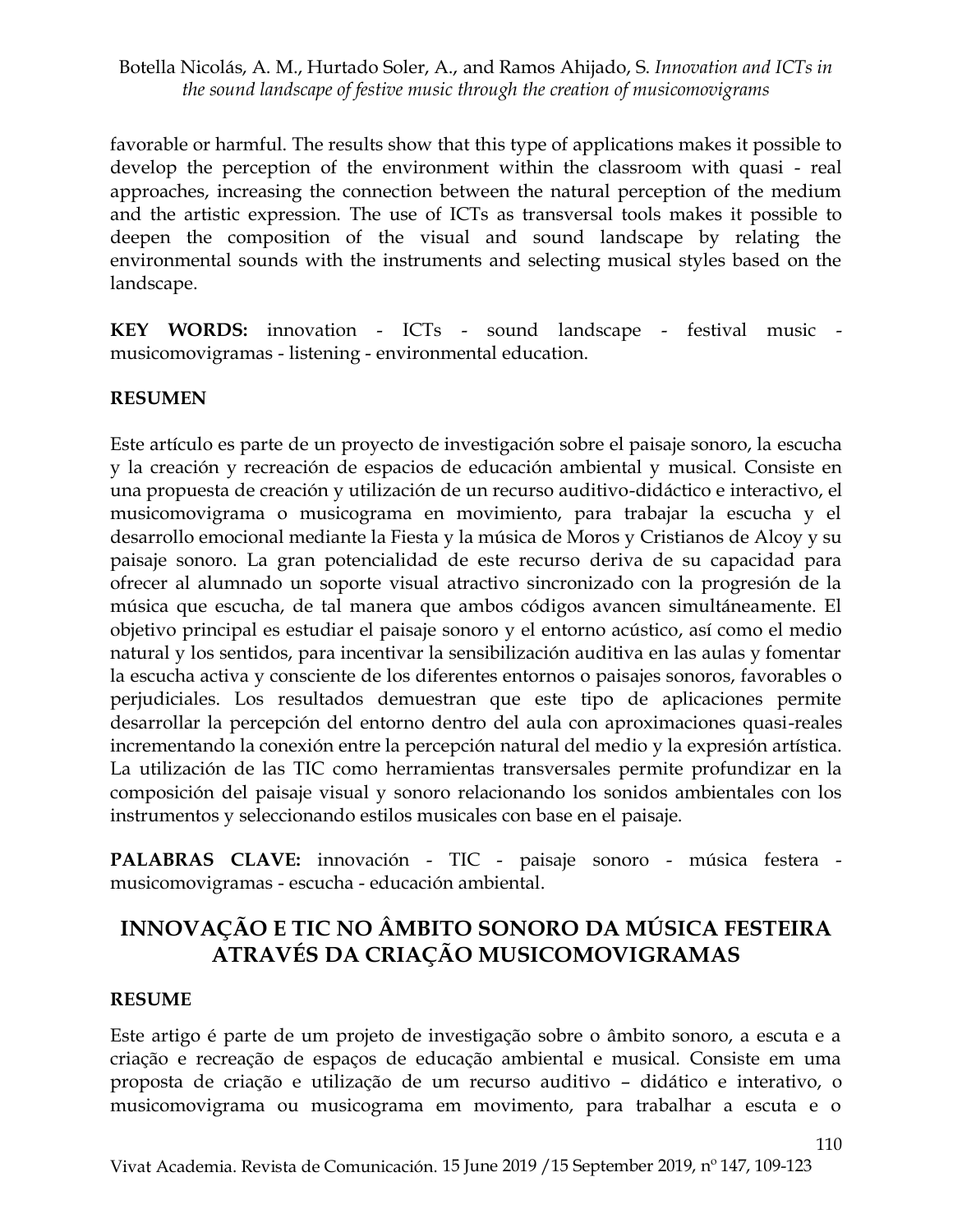desenvolvimento emocional mediante a Festa e a música de Moros e Cristianos de Alcoy e seu âmbito sonoro. A grande potencialidade de este recurso deriva de sua capacidade para oferecer ao aluno um suporte visual atrativo sincronizado com a progressão da música que escuta, de tal maneira que ambos códigos avancem simultaneamente. O objetivo principal é estudar o âmbito sonoro e o entorno acústico, assim como o meio natural e os sentidos, para incentivar a sensibilização auditiva nas aulas e fomentar a escuta ativa e consciente dos diferentes entornos favoráveis ou prejudiciais. Os resultados demonstram que este tipo de aplicações permite desenvolver a percepção do entorno dentro da aula com aproximações quase reais incrementando a conexão entre a percepção natural do meio e a expressão artística. A utilização de TIC como ferramentas transversais permite aprofundar na composição visual e sonoro relacionando os sons ambientais com os instrumentos e selecionando estilos musicais com base neste âmbito.

**PALAVRAS CHAVE:** inovação - TIC - ãmbito sonoro – música festeira – musicomovigramas – escutar – educação ambiental.

#### **How to cite the article:**

Botella Nicolás, A. M., Hurtado Soler, A., and Ramos Ahijado, S. (2019). Innovation and ICTs in the sound landscape of festive music through the creation of musicomovigrams. [Innovación y TIC en el paisaje sonoro de la música festera a través de la creación de musicomovigramas]. Vivat Academia. Revista de Comunicación, 147, 109-123. http://doi.org/10.15178/va.2019.147.109-123. Recovered from <http://www.vivatacademia.net/index.php/vivat/article/view/1125>

## **1. INTRODUCTION**

The Fiesta of Moors and Christians is one of the most deeply rooted cultural traditions throughout the Spanish Levant. This fiesta generates its own music, the festive one, which is a great contribution that has enriched the original band repertoire while having its own contents that give it character and distinguish it from any other musical genre. Its three musical forms for the parade are the Moorish march, the Christian march and the pasodoble (Botella, 2012; Botella and Hurtado, 2017). These pieces constitute a musical and didactic flow of first order to work with transversal curricular contents in the same way that we do it with the classical music, contributing therefore to the development of favorable attitudes of the personal and collective development, as well as of learning from a holistic and experiential vision.

Music is sound and, as such, it is perceived by the ears contributing to the process of musical formation through the listening technique. It can also be used as a tool to enhance attention, observation, analysis and emotional and sensory development (Botella and Hurtado, 2016). The Fiesta of Moors and Christians is an ideal setting to work with listening and this way to perceive the landscape through the senses.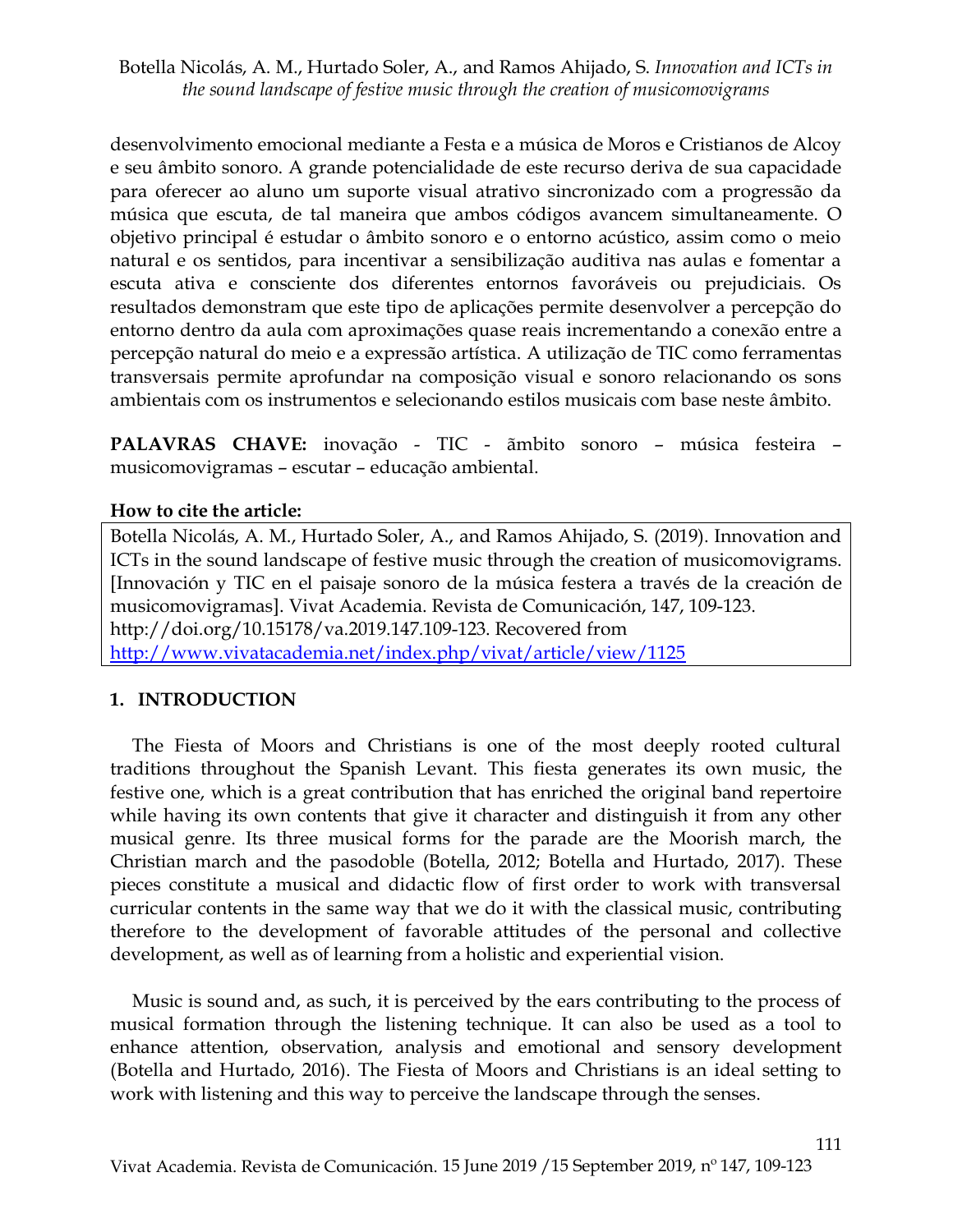According to the European Landscape Convention, it is any part of the territory, as perceived by the populations, whose character results from the action of natural and / or human factors and their interrelations. Consequently, the conception of landscape must integrate the following dimensions: a) Perceptive, considering not only the visual perception but the whole of the senses; b) Natural, with factors such as soil, water, vegetation, fauna, air, in all their manifestations, state and value; c) Human, which includes man, his social relations, his economic activity and his cultural heritage and d) Temporary, understanding that the perceptive, natural and human dimensions do not have a static nature, but rather evolve in the short, medium and long term. All sciences receive nourishment from the landscape. The landscape is a source of interdisciplinary and daily knowledge that surrounds the human being throughout his life and conditions his life while being modeled by human action, that is, the landscape as cultural, artistic and natural heritage (Botella and Hurtado, 2017).

The Canadian composer and pedagogue R. Murray Schafer (1933-) coined the concept of environment or sound landscape (1969, 1972, 1975) in the mid-1970s with interesting applications in musical analysis and composition, but also with notable implications in the ecological and pedagogical field. Schafer constructs the representation of the sound environment as if it were a musical composition (Carles, 2007). The term is the union of the words *sound* (sound) and *landscape* (landscape) forming the word *soundscape*. This idea explains how we can distinguish and study the sound universe that surrounds us. It is "basically a sound environment and can refer to real natural or urban environments, or abstract constructions - musical compositions, analog or digital montages that are presented as sonorous environments-" (Delgado, 2015, p. 121). In these terms, the landscape should be considered, as Gomez (2010, p. 91) explains, "a fact of general interest, environmental, cultural and productive heritage, and an inexhaustible source of knowledge in constant transformation that demands increasing social commitment."

Therefore, the general objective of this proposal is to recreate the sound landscape of festive music as a strategy for environmental and musical education via listening through the creation of musicomovigrams. As far as musical education is concerned, it focuses on perception and expression (Ballesteros and García, 2010). The first one is based on hearing and can be worked through stories, songs and classical works. The second includes singing, dance, movement and instrumental practice. Music, through the sensory experiences it provides, enriches and gives the children a psychophysical, emotional and social balance (Sarget, 2003). Musical activities allow the development of a multitude of abilities such as: memory development, participation, group sense or auditory discrimination. In this sense, Caprav (2003) and Reynoso (2010), cited by Díaz, Díaz and Morales (2014), affirm that, when we find ourselves in a totally sound world, education through music is considered one of the fundamental pillars in the integral development of the human being. That is, music provokes a reaction between the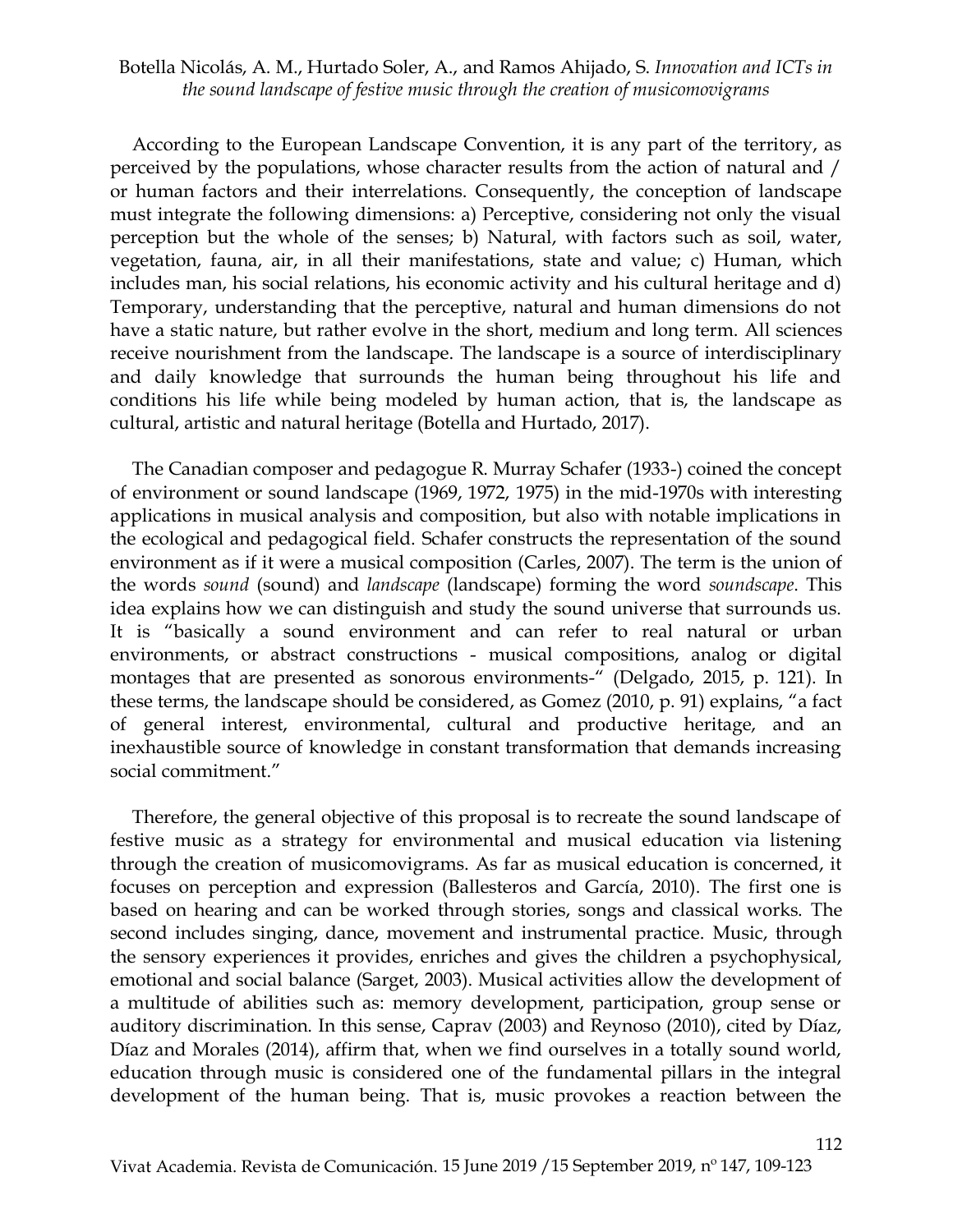physical and psychological processes that allow the development of skills such as: hearing, spatial relationship, fine motor skills, rhythm, laterality or concentration.

It is important to note that music has a series of auditory-sensory characteristics that act on different parts of the brain. On the one hand, rhythmic auditions are located in the part of the brain where motor and dynamic actions take place. Auditions of melodic works are in the place where emotions and feelings are produced. Finally, in the harmonic auditions, they need to produce a more intense intellectual activity and, therefore, take place later. Recent studies attest to how the sensory perception of the soundscape establishes a close relationship between music and emotional health that facilitates cognitive development and emotional intelligence (Botella and Montesinos, 2016, Botella, Canet and Fosati, 2015 and 2017).

Hearing is a fundamental axis in the teaching of music, along with the theoretical knowledge of musical language, instrumental and vocal interpretation, and dance or movement. Thanks to active and comprehensive hearing, the student will approach the fascinating world of music. Therefore, it must be converted into a habitual practice and not into something isolated. With hearing, we will enhance their skills of attention and concentration at the same time that we will cleanse the ear and educate the sense of rhythm. Perceiving and feeling the landscape is part of experiential and experimental learning that is achieved through attention and concentration. This way, hearing becomes a powerful tool to work on the sensory perception of the landscape, through the creation of emotional experiences that favor the understanding of the natural environment and its relationship with artistic and emotional expression. This thought is linked to the opinion of Benítez (2015) when he states that:

The soundscape creates the possibility of building ways for preservation, reappropriation and making aware of the environment based on a project for sensitization, observation, analysis and diagnosis that provides methodological strategies to understand the sound activity in the transformations taking place in our territory (p. 26).

## **2. METHODOLOGY**

Through the elaboration of musicomovigrams, the sound landscape of the Fiesta of Moors and Christians is recreated to perceive its cultural and environmental essence through listening and cleaning of ears. This way the elements of the landscape are identified and related to the musical elements, analyzing emotions and the effects of sound on health and the environment. In order to achieve this objective, we will use the following methodological procedures directly related to the project structure:

1. Analysis of the sensory perception of the landscape through listening. In the axis of perception, proposals are made to listen to the multiple landscapes of the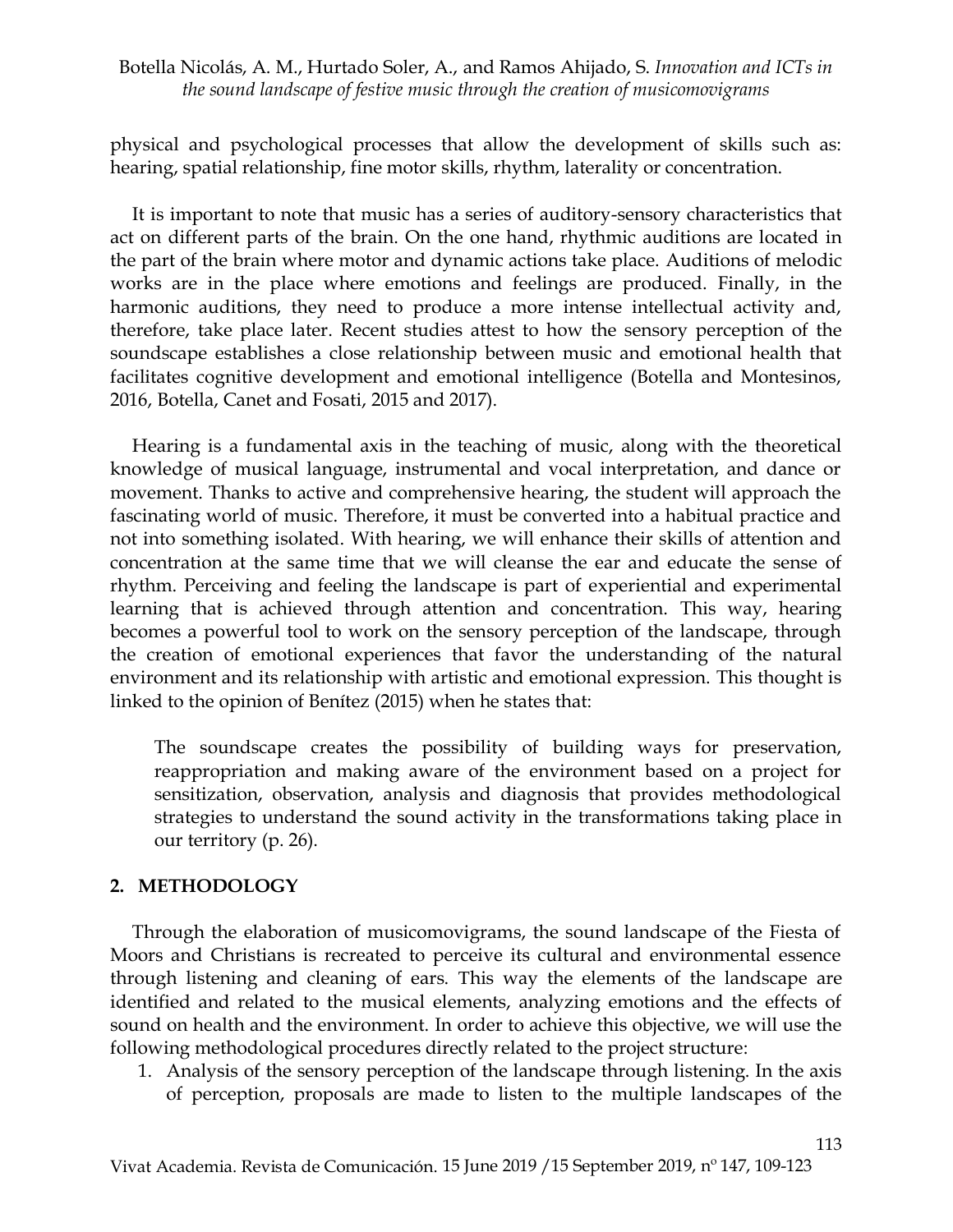course of the Fiesta of Moors and Christians, recognizing the various urban and / or natural settings in which the parades take place. The elements of each landscape are described, the sounds and sound environments heard and a field material is prepared for the performance of the listening.

- 2. Creation and production of virtual sound landscape scenarios by using ICTs as transversal tools to work on the contents of the subjects involved. At the same time, they allow the physical and real environment to be brought to the classroom and create experiences to know and deepen the elements and the composition of the visual and sound landscape, even generating unreal or distorted scenarios based on reality (changing the sounds, introducing new sounds, creating sounds through instruments that represent natural sounds...).
- 3. Based on the identified elements and sounds, musicomovigrams are produced that express the relationship between landscape, natural and environmental sounds and musical creation. These resources consist in audiovisual documents in which the music appears synchronized with a certain graphic movement that represents some of the elements that you want to work on during the audition, such as structure, pulse or timbre, among others.

The study of the soundscape is applied in teacher training. The participants in the study are 55 teachers in training, 4th year of the Primary Master's Degree of the Universitat de València.

#### **3. INNOVATION PROPOSAL**

Currently, there is a widespread knowledge of the need to adapt the educational system to social demands, for which it is inevitable to introduce processes of educational reform and innovation. We are in a process that involves a notable change in the renewal of content and in the organization of the educational system (Díaz, Pascual, San Fabián Martínez, 1996). New technologies have changed the ways of learning and, above all, visual perception prevails through the presentation of images that go at great speed (Ogalde and González, 2008). Effecting these actions involves the development of specific skills. Educational institutions should be aware of these new ways to promote learning to incorporate them into their models effectively. Therefore, it is important that we become aware of what the Educational Reforms imply, not to remain in the denunciation of what is not useful, nor to add criticism which, instead of building, destroys the purposes of progress and development (Margaleff and Arenas, 2006).

Innovating in the teaching work motivates the teachers because it makes them feel updated and keeps them up to date seeking new ways to teach. Thus, we will be able to maintain interest in the subject, offering new generations knowledge according to the current needs of the professional field. In addition, it is essential to pay special attention to aspects such as teacher training, conditions, the number of teachers per classroom, as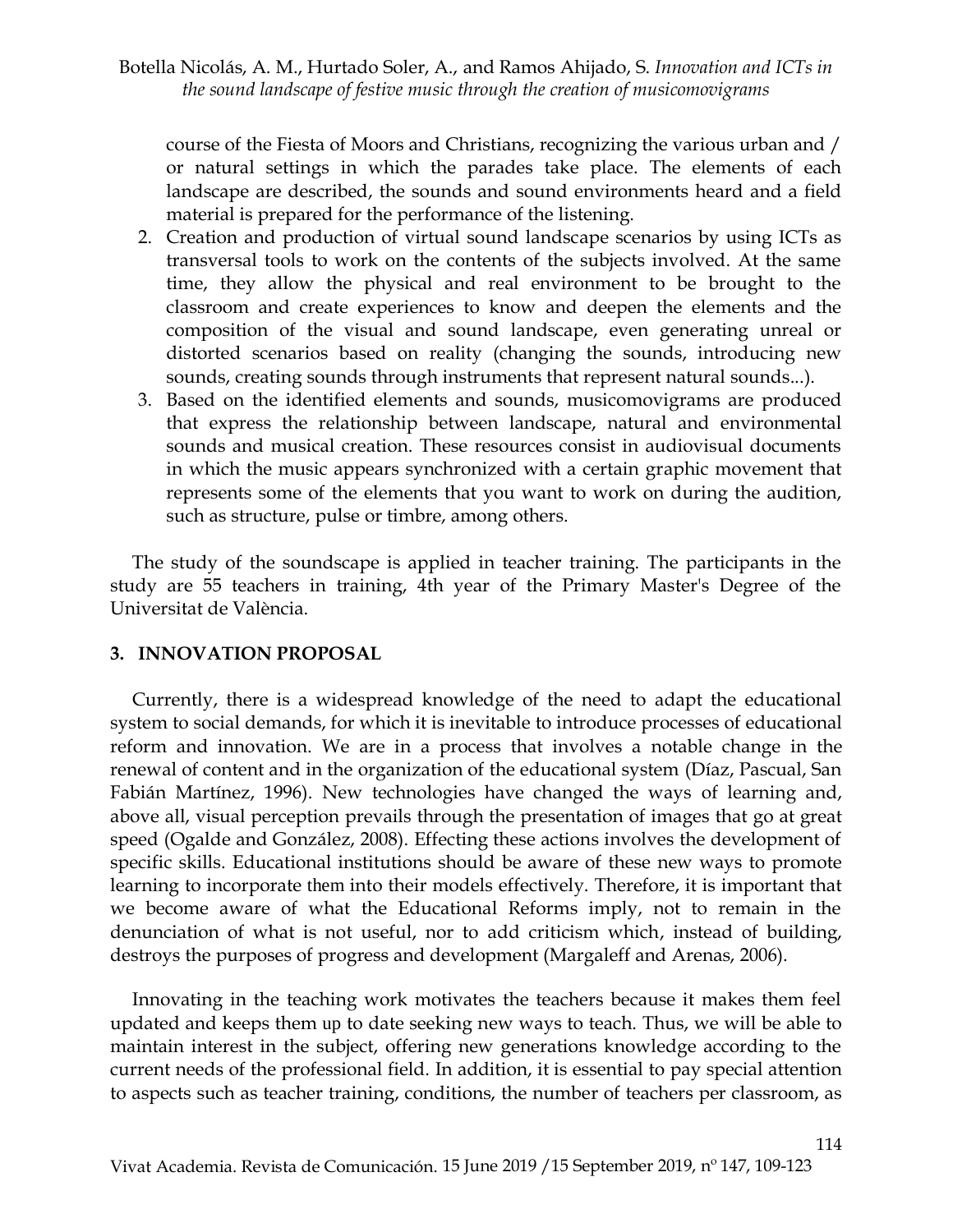well as their organization, among others. All this without forgetting that the characteristics of the current students require an educational response that is very demanding and difficult to carry out. Innovation implies a professional effort as a teacher, so that the student has a learning experience, where the interaction with the contents leads him to develop skills such as reasoning, analysis of information and organization and integration with the others.

The methodology of active musical audition with musicogram was proposed in the early 1970s by the Belgian pedagogue Jos Wuytack (1935-) to teach classical music to children and young people without musical knowledge. This system needs the physical and mental participation of the listener before and during the hearing and also uses visual perception (the musicogram) to improve musical perception (Wuytack and Boal, 2009). It was a resource widely used by teachers in the 1990s when the LOGSE created a musical space in the school. Musicograms are generalized in the Spanish context and proliferate thanks to the use of certain active musical methodologies (Orff, Kodály, Willems or Dalcroze...). In reality, they are graphic records of musical events, that is, a visual representation of the dynamic development of a musical work. The musical notation is replaced with a symbolism, thus helping to get the total perception of the work.

In the last decades, the musicogram has been evolving to the *musicomovigram*, a term coined by Honorato (2001) that defined it as "the graphic representation of the musical score by means of animated cartoon, very stuck to the musical structure and transparent in its understanding for the child who, this way, captures in a single intuitive beat the meaning of music" (pp. 2-3). The two basic theoretical axes on which the study of musicomovigrams is based are, on the one hand, the didactic of musical hearing and the evolutionary development of the resource itself within the framework of the incorporation of ICTs. With the new technological advances, there is the need to give a new meaning to musicograms, adapting them to contemporary times and, therefore, to audiovisual media. This is how musicomovigrams (Honorato, 2001, Botella and Marín, 2016a, Ramos and Botella, 2015) emerge, as a further step in the study of active and reflective listening with musicograms (Wuytack and Boal, 2009) or graphic representation of music. They constitute an audiovisual resource in movement that ICTs make ideal for working with musical content from a comprehensive and cognitive point of view. Their great potential derives from their ability to offer students an attractive visual support synchronized with the progression of the music they listen to, in such a way that both codes advance simultaneously.

On the other hand, different proposals for the application of musicomovigrams have been made, integrating them both in didactic sequences of music education (Botella and Marín, 2015, 2016b) and in gamutization (Ramos and Botella, 2015). Similarly, an empirical study showed that musicomovigrams facilitate the monitoring of traditional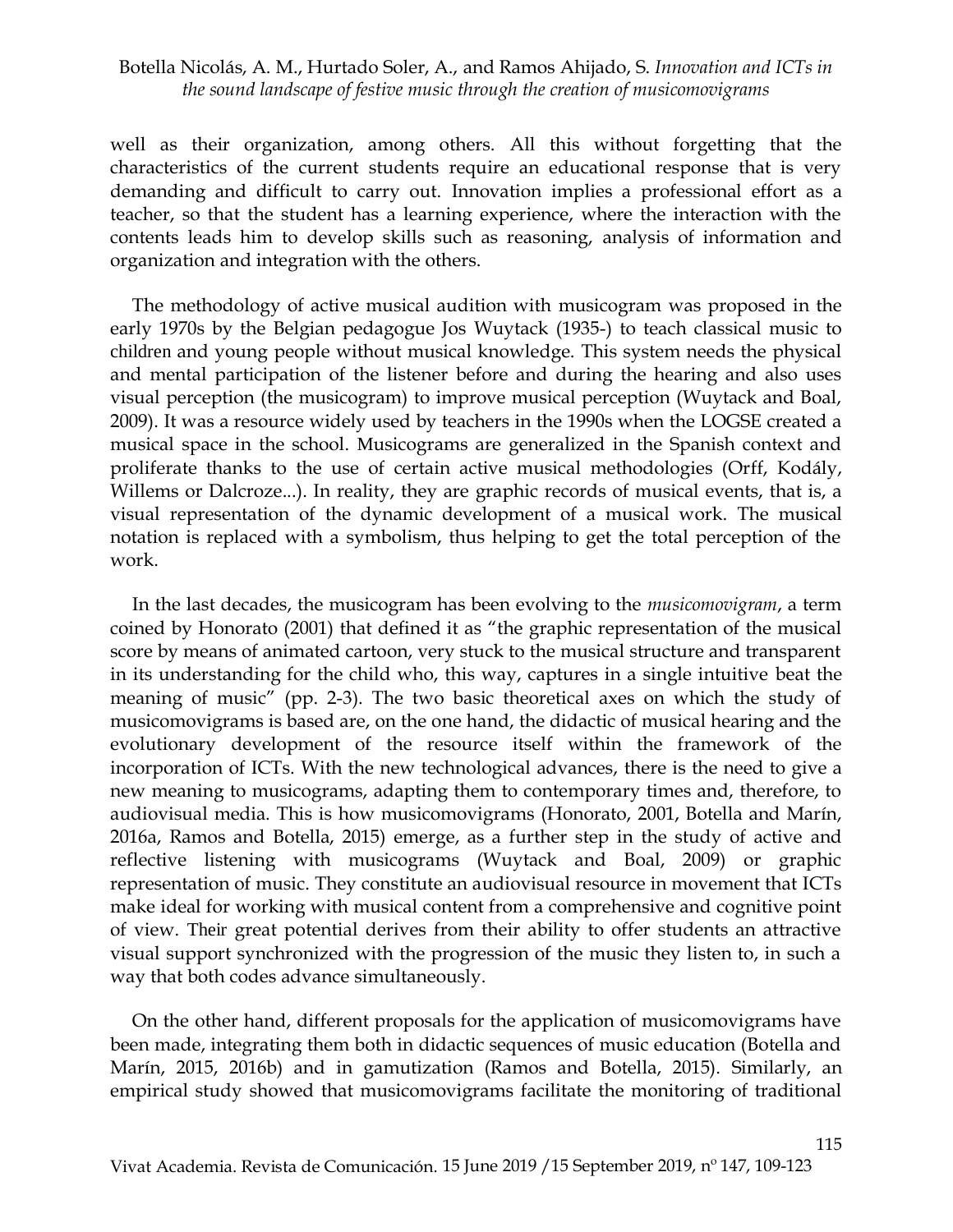musicograms and improve students' motivation, as well as their ability to sustain attention over time (Botella and Marín, 2016a).

The designed proposals consist in working through listening and musicomovigrams, created *ex profeso*, formal, cultural and emotional issues with musical pieces linked to the festive repertoire of Alcoy<sup>4</sup> and its soundscape. An example is the musicomovigram created on the piece *L`Ambaixador Cristià* by Rafael Mullor Grau where the melodic protagonism is held by the wooden instruments in constant dialogue with the brass instruments. The conducting and harmonic thread is percussion. The students develop the sense of rhythm at the same time they perceive the timbre of woodwind and brasswind instruments. The listening plans proposed by Copland (1955) are put into practice to work on audition. On the one hand, expressive listening through the movement and the first contact shots. On the other hand, a purely musical one, in which the students will look at the most characteristic elements of the piece, such as the binary structure plus the introduction and coda, the different instrumental timbres -especially woodwind and brassor the sound intensity. And, finally, the emotional level, where the music of the fiesta discovers those emotions through their listening, relating them to the representation and using them to work on attitude, motivation and reflection in relation to culture, heritage and the sound environment. To do this, students describe the sensations they feel and associate the instruments with the real sounds they discover during the tour through the streets and natural landscapes where the historical events took place. Percussion marks the rhythm of the Christian march and the melody in charge of the trumpeter as usual in this type of Christian compositions. Students adjust the tempo to the rhythm of the march at the same time they discriminate the entry of the instruments.

The results show that this type of applications makes it possible to work with the perception of the environment within the classroom with quasi-real approximations, increasing the connection between natural perception of the environment and artistic expression by relating the natural sounds to the musical instruments and pieces. In the relationship between the sound of the landscape and the musical instrument that best represents it, most of the students relate the sounds of nature to stringed (piano, harp, violin) and wind (flute, clarinet) instruments, while the sounds of human origin are related to percussion (drum, drums) and wind instruments like the trumpet.

On the other hand, the analysis of the data shows that the participating students better identify the elements in the real scene than in the virtual one due mainly to the technical and sensory limitations of the recording and editing devices.

 $\overline{a}$ 

<sup>4</sup> Alcoy City and its municipal area occupy an area of 130.61 square kilometers, implying that it is the largest municipality of all those that form its region. Within the Valencian Community, it is part of the Alicante Province and is the capital of the region of L'Alcoià.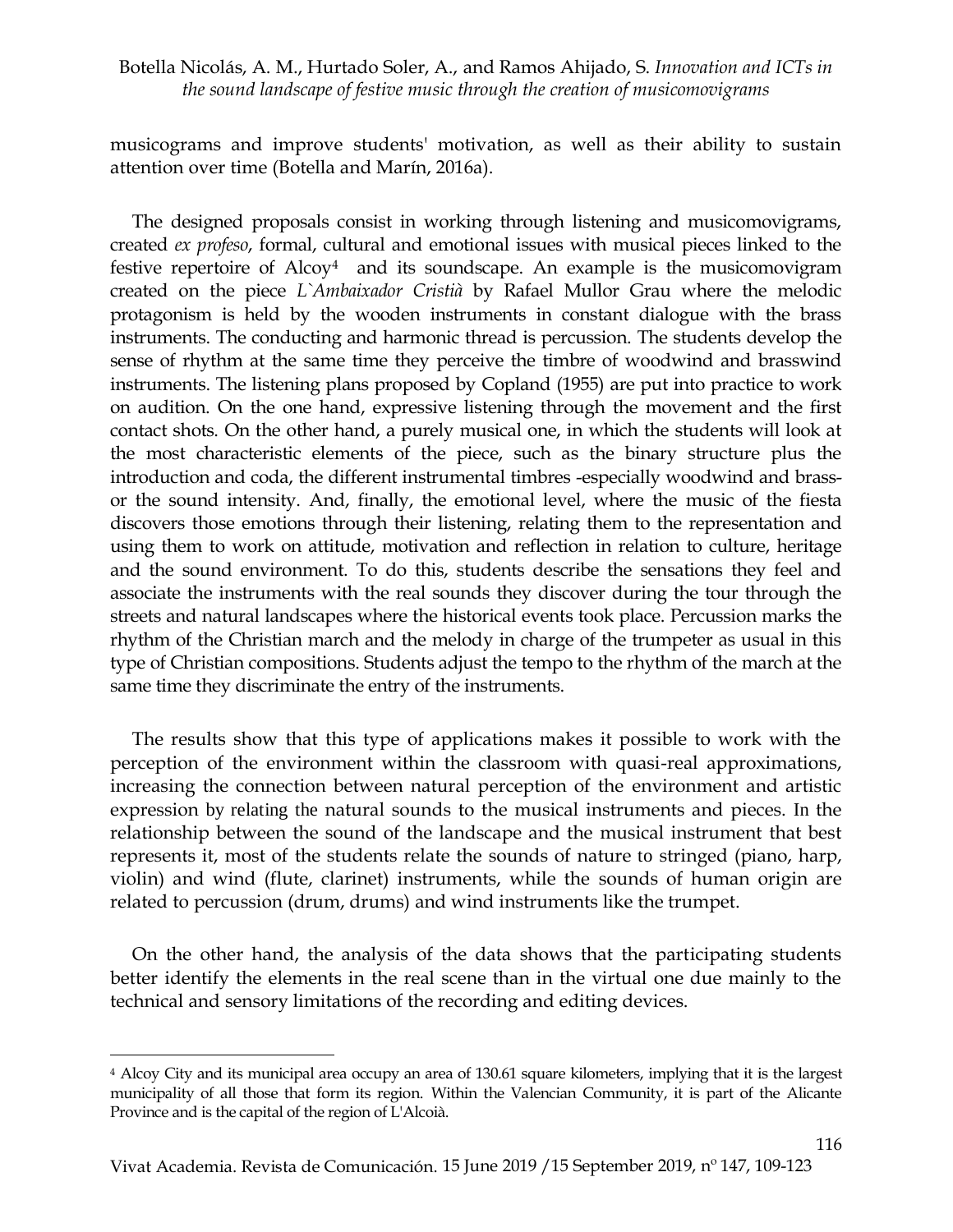Regarding the satisfaction and interest of the experience, more than 95% report great satisfaction and highlight curiosity, virtuality and the playful aspect as positive characteristics of the activity. Finally, they emphasize that musicomovigrams are a tool that improves listening since noise is eliminated and the acoustic environment can be cleaned to improve hearing.

The presented experience contributes to the training of teachers in digital teaching competences in the five dimensions: information, communication, content creation, security and problem solving since they must use specific programs for the creation and application of musicomovigrams. Among the competences developed by the participants are those related to *instrumental competences*: design and edition of the digital image, use of audiovisual language, educational use of the Web 2.0; *didactic competences*: selection and objective evaluation of educational resources in ICT support, integration of ICT resources as an instrument, resource and didactic content; *organizational skills and development of teaching materials*.

#### **4. FINAL REFLECTIONS**

Currently, teachers are required to improve the traditional role and become development professionals, capable of developing educational innovation projects for students of different ages, taking into consideration the current reality of the classrooms in terms of pluriculturality and diversity of the teaching-learning process. In this line, it is essential that educators acquire multiple competencies so as to use them and update them according to the circumstances that arise in the classroom over time.

Integrating everyday culture facilitates the understanding and appreciation of the concepts and principles that man uses at each moment to live his own reality in the sociocultural field to which he belongs. This allows the student to be contextualized in a learning process that results in the transfer of academic knowledge and, therefore, to achieve the essential purpose of education that is to incorporate the individual into their environment with possibilities of success, and enrich and transform it. In order to achieve an adequate incorporation of everyday culture into the curriculum, the teacher must know the habits, values, interests and customs of the community. The incorporation of these contents, skills and values in the learning process implies the acquisition of competences in a holistic and integrated manner. Through simulations, it is possible to recreate phenomena and situations, thus facilitating the understanding of complex systems. It is evident that the innovations applied in the classroom show the reflection on the daily teaching task in the search for the transformation in the classroom.

From auditory perception, we can research the music-landscape-emotion relationship and generate educational materials that encourage positive attitudes and appreciation of the landscape, increasing the sensitivity towards its conservation, analyzing the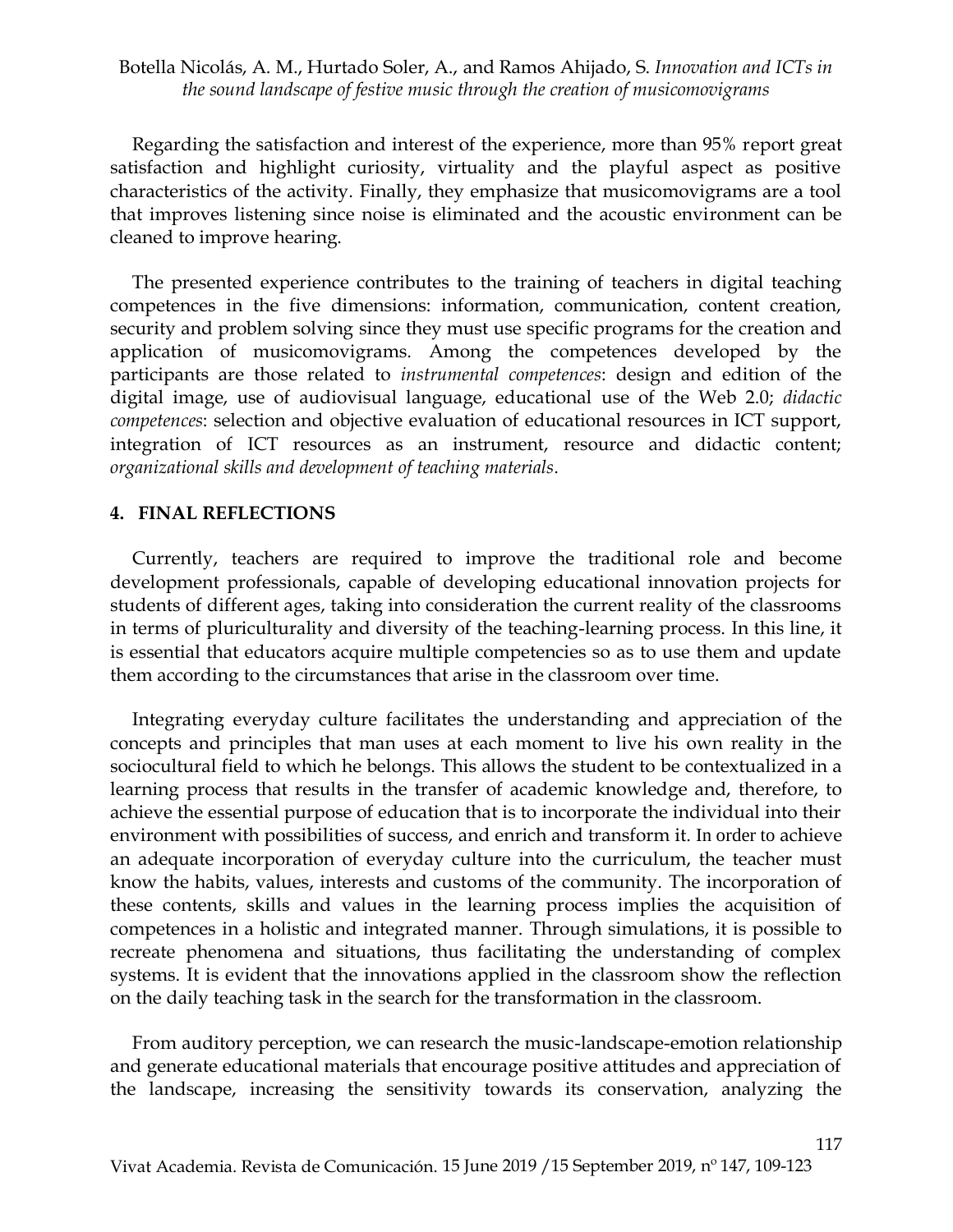problems of acoustic contamination and its influence on physical and mental health. The use of ICTs as transversal tools to work with scientific and artistic-musical contents makes it possible to deepen the composition of the visual and sound landscape by relating environmental sounds to instruments and selecting musical styles based on the landscape. The natural environment is a context facilitating interdisciplinary that allows the synergy among disciplines and solves problems of everyday life. Based on experimentation, inquiry and reflection on the environment, the relationship between music and sciences is worked on, establishing a very interesting feedback between them (Hurtado and Botella, 2016).

The use of musicomovigrams as a teaching resource has many advantages because it helps clarify contents, increases the information related to a particular topic, promotes observation and encourages discussion and debate. On the other hand, audiovisual resources provide students with control since they can adapt their visualization according to their needs, stopping or receding to optimize their comprehension and assimilation. The composition of festive music offers the opportunity to relate music and the situations it represents (battles, entries, parades ...). This way we approach history and culture. But beyond the obvious is the occasion to discover the qualities of sound and how the human being perceives it through the ear. There is a connection between the musical art and the biology that makes it possible to relate the physiology of the ear with the transformation of the sound in our mind to give place to music. This holistic knowledge generates a deep imprint in our learning that will last a lifetime.

Through the implementation of the musicomovigram-creating project, environmental and musical education spaces have been created where the sound landscape and the acoustic environment can be studied, facilitating auditory sensitization and the establishment of the connection between the environment or landscape with music and emotions. The results show that this type of actions develops the perception of the medium and artistic expression, using listening and ICTs as a technique to deepen the composition of the visual and sound landscape.

The response of the participating students has been very positive and they have valued their contribution to learning since the sensory perception of the Fiesta of Moors and Christians through musicomovigrams facilitates the comprehension of the environment in a globalized and integral way, generating critical and socioconstructive thinking.

In conclusion, the use of musicomovigrams and listening to work with the sound landscape is a powerful educational tool for holistic teacher training that contributes to the essential purpose of education, which is to incorporate the individual into their environment to encourage responsible and committed attitudes and this way enrich it and transform it from its teaching, professional and citizen competencies.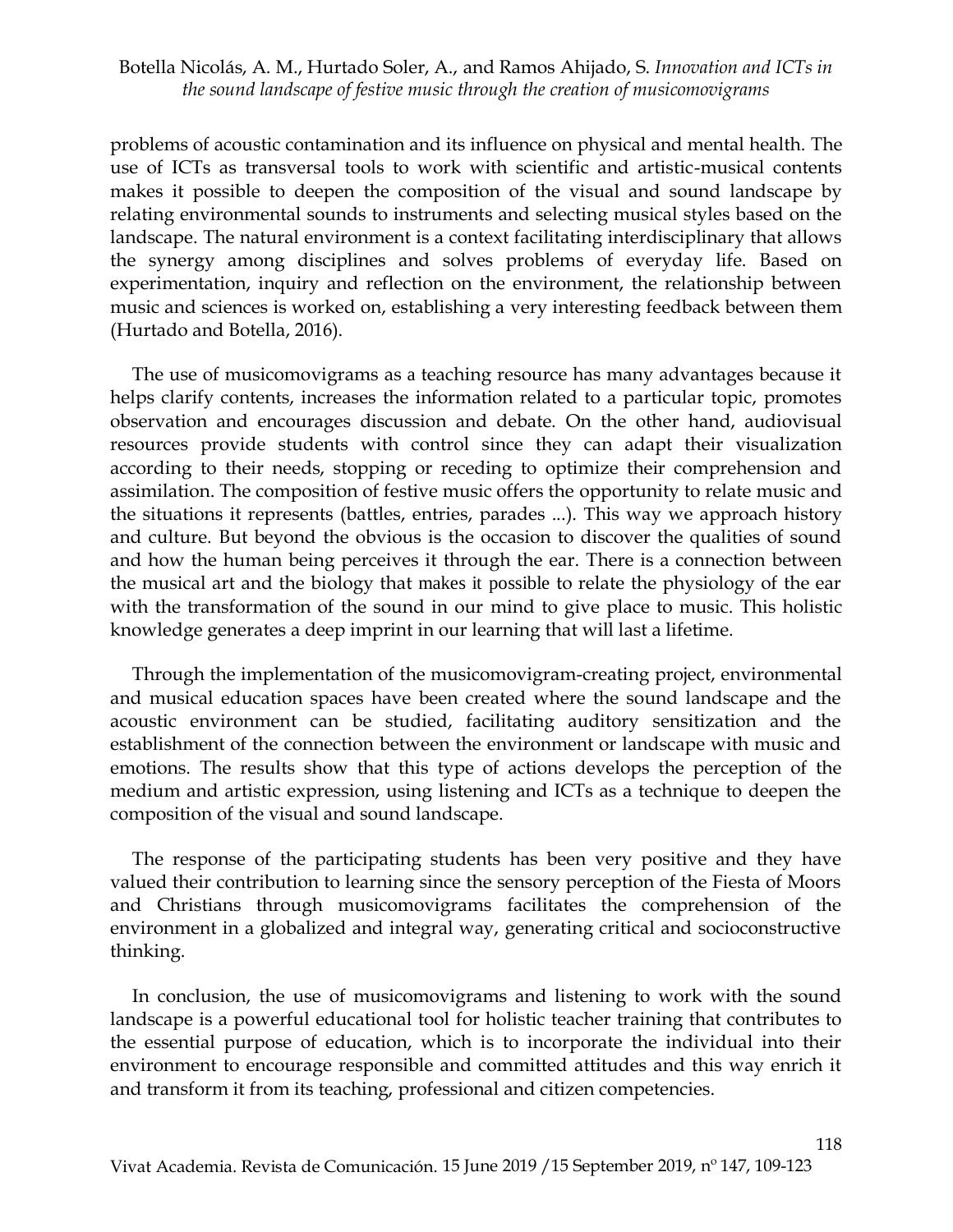## **5. REFERENCES**

## **Books**

Copland, A. (1955). *Cómo escuchar la música*. Madrid: Fondo de cultura económica.

- Díaz, M., Pascual, J., San Fabián, J. L., y Santiago Martínez, P. (1996). *El desarrollo profesional docente y las resistencias a la innovación educativa*. Servicio de Publicaciones. Universidad de Oviedo. Asturias.
- Ogalde, I., y González, M. (2008). *Nuevas tecnologías y educación: diseño, desarrollo, uso y evaluación de materiales didácticos.* (No. Sirsi) i9789682481796.

Schafer, R. M. (1969). *El nuevo paisaje sonoro*. Canadá: Ricordi Americana.

Schafer, R. M. (1972). *Limpieza de oídos*. Buenos aires: Ricordi.

Schafer, R. M. (1975). *El rinoceronte en el aula*. Buenos aires: Ricordi.

## **Chapters of the book**

- Botella, A. M., Canet, R. y Fosati, A. (2015). Inteligencia emocional y creativa mediante las artes visuales y la música: un estudio cualitativo en educación infantil. En *III Congreso Internacional de Investigación e Innovación en educación infantil y Primaria*, (pp. 247-259). Murcia: Editum. Recuperado de [https://www.academia.edu/21842174/Inteligencia\\_emocional\\_y\\_creativa\\_mediante](https://www.academia.edu/21842174/Inteligencia_emocional_y_creativa_mediante_las_artes_visuales_y_la_música_un_estudio_cualitativo_en_Educación_Infantil) [\\_las\\_artes\\_visuales\\_y\\_la\\_música\\_un\\_estudio\\_cualitativo\\_en\\_Educación\\_Infantil](https://www.academia.edu/21842174/Inteligencia_emocional_y_creativa_mediante_las_artes_visuales_y_la_música_un_estudio_cualitativo_en_Educación_Infantil)
- Botella, A. y Marín, P. (2016b). El musicomovigrama como recurso didáctico para el desarrollo de la escucha. En E. Encabo (Ed.), *Música y cultura audiovisual. De la pantalla al aula.* (pp. 233-249). Murcia: Editum.
- Botella, A. M. y Hurtado, A. (2017). El estudio del paisaje sonoro de la fiesta de moros y cristianos a través de la creación de musicomovigramas: desarrollo de la escucha y la salud emocional, en el *3º Congreso Universitat de València -Institutos de Estudios Comarcales Medio ambiente y desarrollo territorial*. (pp. 153-160). Valencia: Universitat de València. Recuperado de

[https://www.academia.edu/35100806/El\\_estudio\\_del\\_paisaje\\_sonoro\\_de\\_la\\_Fiesta\\_](https://www.academia.edu/35100806/El_estudio_del_paisaje_sonoro_de_la_Fiesta_de_Moros_y_Cristianos_a_través_de_la_creación_de_musicomovigramas_desarrollo_de_la_escucha_y_la_salud_emocional) [de\\_Moros\\_y\\_Cristianos\\_a\\_través\\_de\\_la\\_creación\\_de\\_musicomovigramas\\_desarrollo](https://www.academia.edu/35100806/El_estudio_del_paisaje_sonoro_de_la_Fiesta_de_Moros_y_Cristianos_a_través_de_la_creación_de_musicomovigramas_desarrollo_de_la_escucha_y_la_salud_emocional) de la escucha y la salud emocional

Carles, J. L. (2007). *El paisaje sonoro, una herramienta interdisciplinar: análisis, creación y pedagogía con el sonido*. En Centro Virtual Cervantes. Encuentro Iberoamericano sobre Paisajes Sonoros. Madrid.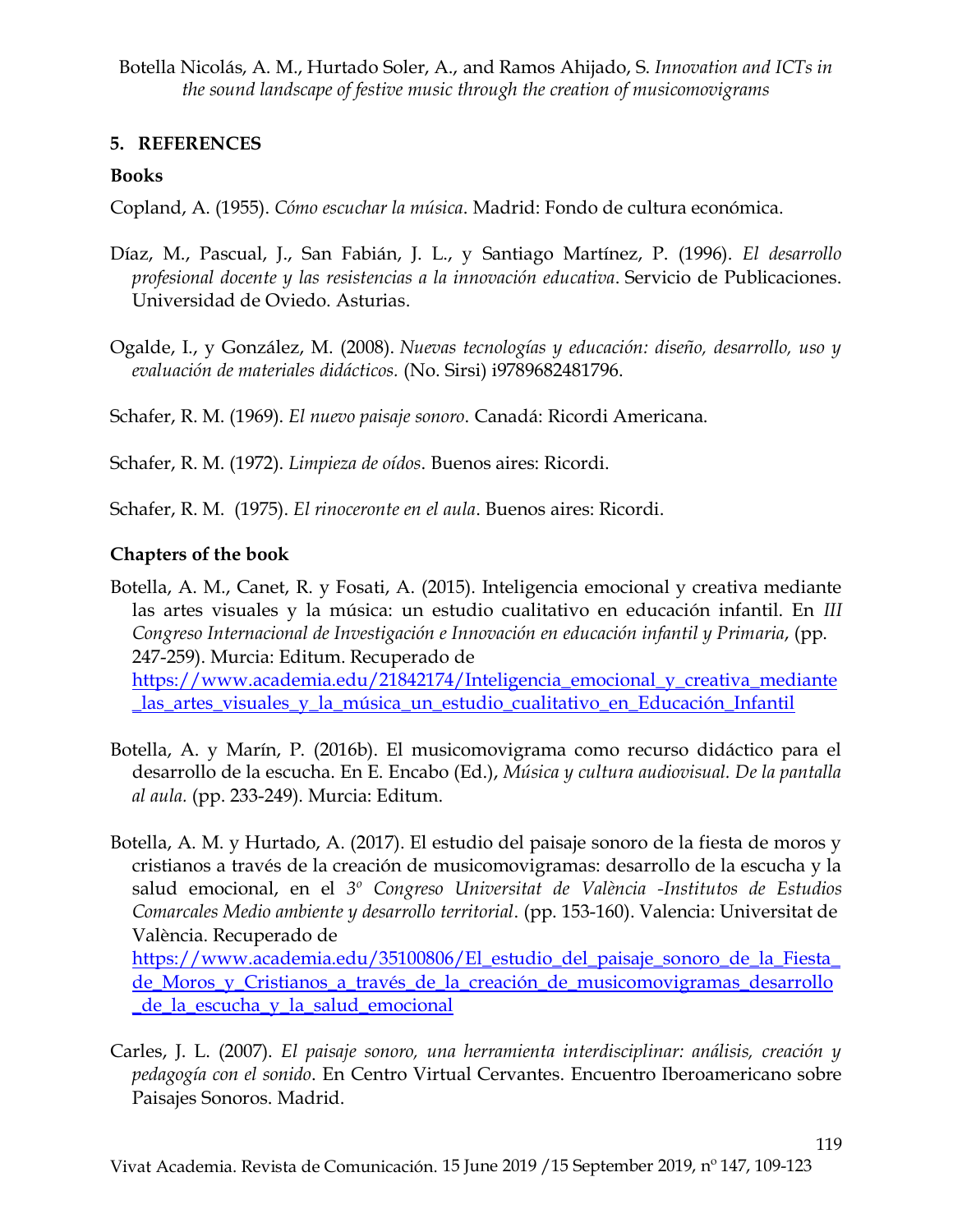- Botella Nicolás, A. M., Hurtado Soler, A., and Ramos Ahijado, S. *Innovation and ICTs in the sound landscape of festive music through the creation of musicomovigrams*
- Hurtado, A. y Botella, A. M. (2016). La interpretación del paisaje sonoro, una propuesta interdisciplinar para la formación del profesorado, en D. López, A. Escarbajal y T. Izdo (Eds.). *Innovación y calidad en educación primaria*, (pp. 124-134). Murcia: Editum. Recuperado de [https://www.academia.edu/33725678/La\\_interpretación\\_del\\_paisaje\\_sonoro.\\_Una\\_](https://www.academia.edu/33725678/La_interpretación_del_paisaje_sonoro._Una_propuesta_interdisciplinar_para_la_formación_del_profesorado) [propuesta\\_interdisciplinar\\_para\\_la\\_formación\\_del\\_profesorado](https://www.academia.edu/33725678/La_interpretación_del_paisaje_sonoro._Una_propuesta_interdisciplinar_para_la_formación_del_profesorado)
- Ramos, S. y Botella, A. M. (2015). Los videojuegos con musicomovigramas como recurso didáctico para la educación musical. En *Congreso universitario internacional sobre la comunicación en la profesión y en la universidad de hoy: contenidos, investigación, innovación y docencia CUICIID,* (p. 566). Madrid.

## **Articles**

- Ballesteros, E. y García, M. (2010). Recursos didácticos para la enseñanza musical de 0 a 6 años. *Revista LEEME*, 26, 14-31. Recuperado de <http://musica.rediris.es/leeme/revista/ballesterosgarcia10.pdf>
- Botella, A. M. (2012). La creación musical en la Fiesta de moros y cristianos. *Revista Música y Educación*, 90, 60-83.
- Botella, A. M. (2013). Amando Blanquer Ponsoda y su aportación al Concurso de Composición de Música Festera de Alcoy. *Cuadernos de Música, Artes Visuales y Artes Escénicas*, *8*(2), 91-111. Recuperado de <http://revistas.javeriana.edu.co/index.php/cma/article/viewFile/8202/6554>
- Botella, A. M. y Marín, P. (2016a). La utilización del musicomovigrama como recurso didáctico para el trabajo de la escucha atenta, comprensiva y activa en educación primaria. *MAVAE*. *Cuadernos de Música, Artes Visuales y Artes Escénicas*, *11*(2), 213-235. Recuperado de <http://revistas.javeriana.edu.co/index.php/cma/article/view/15546/Art%2012> doi:<http://dx.doi.org/10.11144/Javeriana.mavae11-2.umrd>
- Botella, A. M., Canet, R. y Fosati, A. (2017). Desarrollo emocional y creativo en educación infantil mediante las artes visuales y la música. *Revista CEIR*, 1, 70-86. Recuperado de [https://www.academia.edu/35520581/Desarrollo\\_emocional\\_y\\_creativo\\_en\\_Educac](https://www.academia.edu/35520581/Desarrollo_emocional_y_creativo_en_Educación_Infantil_mediante_las_artes_visuales_y_la_música) [ión\\_Infantil\\_mediante\\_las\\_artes\\_visuales\\_y\\_la\\_música](https://www.academia.edu/35520581/Desarrollo_emocional_y_creativo_en_Educación_Infantil_mediante_las_artes_visuales_y_la_música)
- Delgado, E. (2015). El paisaje en la formación de maestros, un recurso educativo de alto interés para la educación primaria. *TABANQUE: Revista pedagógica*, 28, 117-138.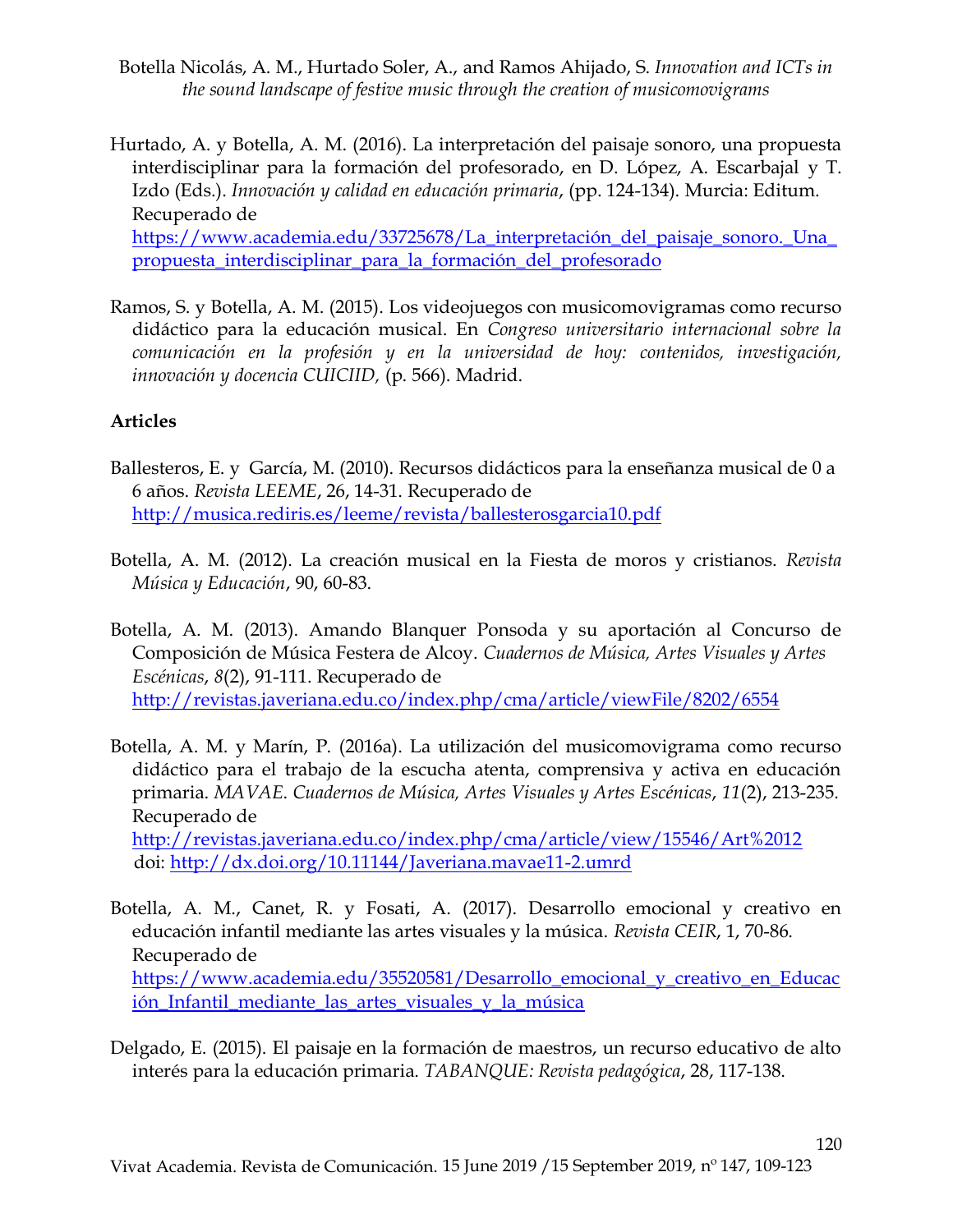- Botella Nicolás, A. M., Hurtado Soler, A., and Ramos Ahijado, S. *Innovation and ICTs in the sound landscape of festive music through the creation of musicomovigrams*
- Gómez, A. (2010). El paisaje como patrimonio cultural, ambiental y productivo. Análisis e intervención para su sostenibilidad. *KEPES*, *7*(6), 91-106. Recuperado de [http://vip.ucaldas.edu.co/kepes/downloads/Revista6\\_6.pdf](http://vip.ucaldas.edu.co/kepes/downloads/Revista6_6.pdf)
- Honorato, R. (2001). Trabajando con musicomovigramas. *Revista LEEME*, 8, 1-6. Recuperado de <https://ojs.uv.es/index.php/LEEME/article/view/9727/9163>
- Margalef, L., y Arenas, A. (2006). ¿Qué entendemos por innovación educativa? A propósito del desarrollo curricular. *Perspectiva Educacional, Formación de Profesores*, 47, 13-31. Recuperado de<https://www.redalyc.org/html/3333/333328828002/>
- Liana, M., Morales, R. y Díaz, W. (2014). La música como recurso pedagógico en la edad preescolar. *Revista Infancias Imágenes*, *13*(1), 102-108. Recuperado de <https://revistas.udistrital.edu.co/ojs/index.php/infancias/article/view/5455/9776>
- Sarget, Mª. A. (2003). La música en la Educación Infantil: estrategias cognitivomusicales. *Ensayos: Revista de la Facultad de Educación de Albacete,* 18, 197-209. Recuperado de [https://www.researchgate.net/publication/28154019\\_La\\_musica\\_en\\_la\\_educacion\\_i](https://www.researchgate.net/publication/28154019_La_musica_en_la_educacion_infantil_Estrategias_cognitivo-musicales) [nfantil\\_Estrategias\\_cognitivo-musicales](https://www.researchgate.net/publication/28154019_La_musica_en_la_educacion_infantil_Estrategias_cognitivo-musicales)
- Wuytack, J., y Boal, G. (2009). Audición activa con el musicograma. *Eufonía. Didáctica de la Música*, 47, 43-55.

# **Final degree Project**

Benítez, J. (2015). *El paisaje sonoro de algunos ambientes de la ciudad de Pereira como estrategia de educación ambiental.* Trabajo de grado presentado como requisito parcial para optar al título de Administrador Ambiental. Universidad Tecnológica de Pereira. Recuperado de https://www.academia.edu/17865708/El paisaje Sonoro de algunos ambientes de [la\\_ciudad\\_de\\_Pereira\\_como\\_estrategia\\_de\\_educación\\_ambiental](https://www.academia.edu/17865708/El_paisaje_Sonoro_de_algunos_ambientes_de_la_ciudad_de_Pereira_como_estrategia_de_educación_ambiental)

# **AUTHORS**

## **Ana María Botella Nicolás**

PhD in pedagogy from the University of Valencia. She has a degree in Geography and History, a specialty in Musicology and a teacher in Music Education, from the University of Oviedo. Professional degree in the specialty of piano. During the year 2001 he obtains by opposition a position in the body of secondary school music teachers in Alicante (currently on leave). He has presented several communications in conferences and conferences on music didactics as well as different publications. She is a hired